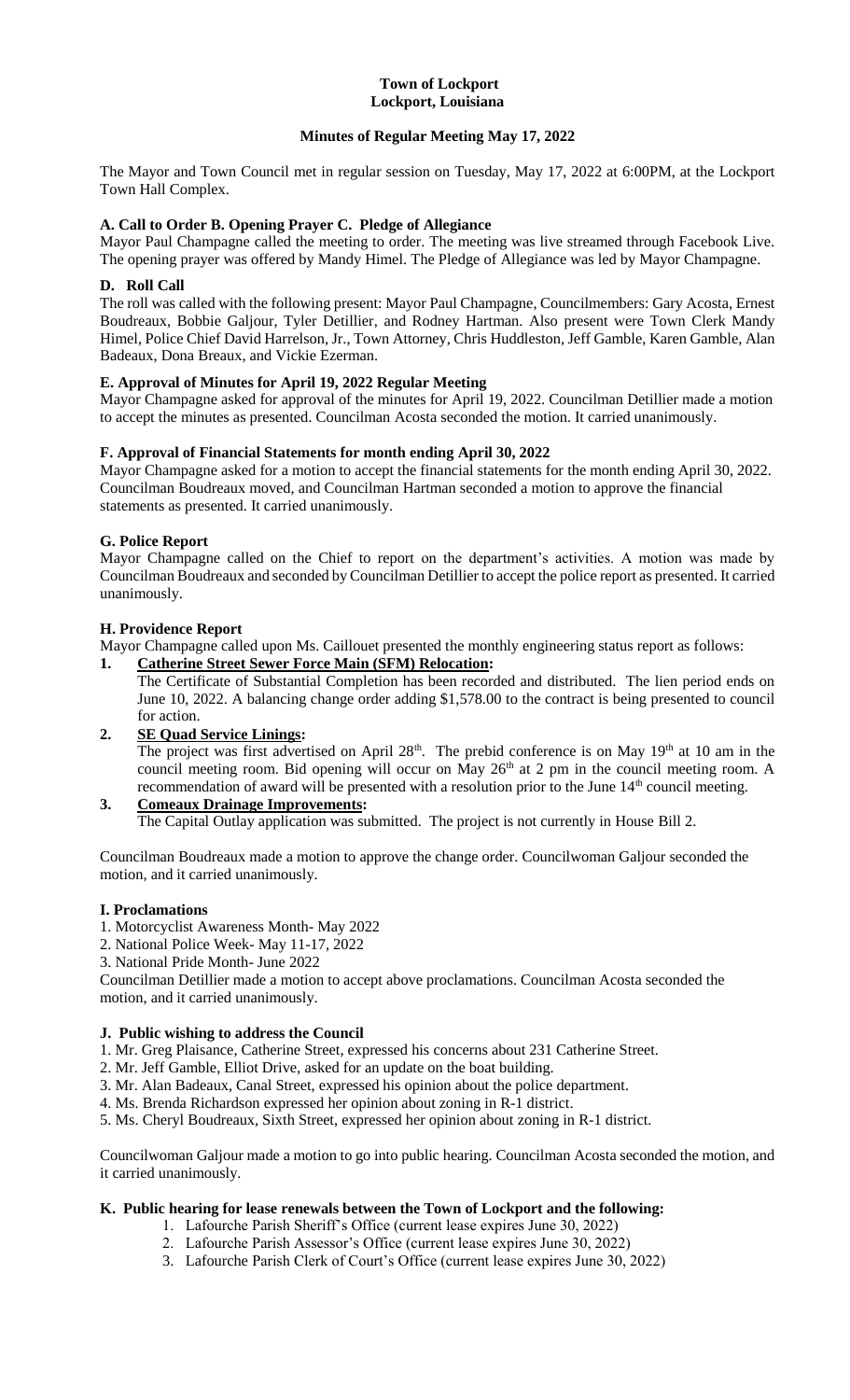- 4. Friends of Traditional La Boat Building (current lease expires June 30, 2022)
- 5. Christopher J. Huddleston (current lease expires June 30, 2022)

Some discussion took place. There were no suggestions for change this year, but they will consider it for next year.

Councilwoman Galjour made a motion to get out of public hearing. Councilman Boudreaux seconded the motion, and it carried unanimously.

## **L**. **Call for a public hearing to adopt all leases**

Councilman Detillier made a motion to call for public hearing. Councilman Boudreaux seconded the motion, and it carried unanimously.

Councilman Acosta made a motion to go into public hearing. Councilman Detillier seconded the motion, and it carried unanimously.

## **M. Public Hearing**

1. To hear public comments on an ordinance to amend the fiscal year 2021-2022 Town of Lockport Budgets. 2. To hear public comments on an ordinance to adopt the fiscal year 2022-2023 Town of Lockport Budgets. Discussion took place. The town clerk went over the budgets. Mayor Champagne proposed a new budget which includes raises for the police department and Police Chief.

Councilman Boudreaux made a motion to get out of public hearing. Councilman Detillier seconded the motion, and it carried unanimously.

## **N. Call for public hearing to adopt ordinances for budget**

Councilman Boudreaux made a motion to call for public hearing. Councilman Detillier seconded the motion, and it carried unanimously.

Councilman Detillier made a motion to go into public hearing. Councilwoman Galjour seconded the motion, and it carried unanimously.

### **O. Public hearing**

1. Adopt Ordinance 2022-05 to amend the Code of Ordinances, Town of Lockport, Louisiana, to add a section to accept the subdivision known as Les Maisons des Bayou Lafourche into the Town of Lockport system. No discussion took place.

Councilman Detillier made a motion to get out of public hearing. Councilman Acosta seconded the motion, and it carried unanimously.

**P. Adopt Ordinance 2022-05** to amend the Code of Ordinances, Town of Lockport, Louisiana, to add a section to accept the subdivision known as Les Maisons des Bayou Lafourche into the Town of Lockport system. Councilwoman Galjour made a motion to adopt ordinance. Councilman Acosta seconded the motion, and it carried unanimously.

**Q. Call for public hearing** to adopt an ordinance to amend the comprehensive zoning ordinance and zoning district for the Town of Lockport, Louisiana to re-designate certain property located at 413 Canal Street, currently zoned C-1 Neighborhood Commercial district to R-1 Residential district. Councilwoman Galjour made a motion to call for public hearing. Councilman Boudreaux seconded the motion, and it carried unanimously.

# **R. Reports**

1. Mayor Champagne asked the Council for a motion to change the June meeting date to June 14 due to the budget restraints. Councilman Detillier made a motion to change the meeting date. Councilwoman Galjour seconded the motion, and it carried unanimously. Mayor Champagne announced May 31, 2022, the town and police department will sponsor Second Harvest Food Distribution. Mayor Champagne asked for a motion to call for a public hearing to adopt a cell phone and technology policy. Councilwoman Galjour made a motion. Councilman Acosta seconded the motion, and it carried unanimously.

### 2. Council

- a. Councilwoman Galjour had no report.
- b. Councilman Hartman had no report.
- c. Councilman Acosta stated the property on Justin Street was cleaned for the second time since the first of the year. He talked about the concerns of the people who spoke at the meeting.
- d. Councilman Boudreaux congratulated the Class of 2022. He briefly talked about Justin Street, upcoming hurricane season, and trash pick-up. He talked about a church group approaching him to rent the park every Sunday and renting the building on Main Street. The administration will look into this matter.
- e. Councilman Detillier had no report.
- 3.Town Attorney- no report.

4.Staff- No report.